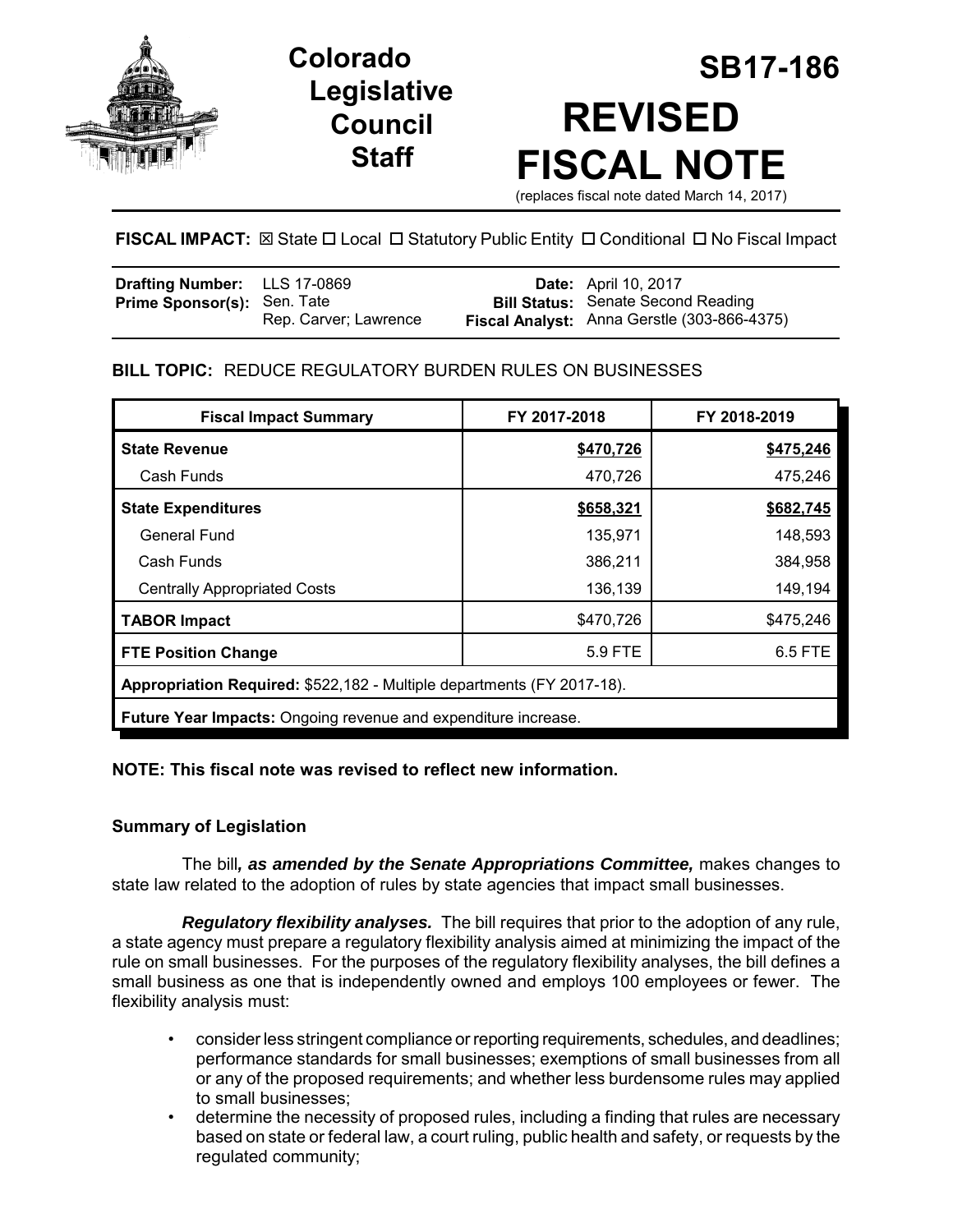- determine the fiscal impact of the proposed rules on small businesses; and
- identify least costly alternatives to the proposed rules.

If the proposed rule is adopted, the agency must adopt the least costly alternative and any exemptions or less burdensome rules identified in the flexibility analysis, unless the agency provides written justification. The regulatory flexibility analysis must be made available five days prior to a public hearing, and must be filed with the Secretary of State's Office (SOS) at the same time as the notice of proposed rulemaking and the proposed rules.

If a small business is adversely affected by an action of an agency, or not satisfied with the flexibility analysis, the business may file a request with the Department of Regulatory Agencies (DORA) for the agency to prepare a cost-benefit analysis. The executive director of DORA must decide whether to require a cost-benefit analysis and may adjust the rulemaking schedule accordingly.

*Outreach.* Under current law, agencies must convene a representative stakeholder group to participate in public rulemaking hearings and submit views on the proposals. The bill requires state agencies proposing rules that likely impact small businesses to actively solicit representatives of small businesses to participate in the stakeholder groups, as well as to expand outreach and notification to small businesses that may not be represented by a trade association or lobbyist. The bill requires that DORA maintain a website that includes the regulatory flexibility analyses.

**Definitions.** Under the Administrative Procedures Act (APA), a small business is defined as a business with fewer than 500 employees. The bill modifies the definition in the APA to mean a business entity that is independently owned and operated, employs fewer than 500 employees, and has gross annual sales of less than \$6 million. This definition does not apply to the required regulatory flexibility analyses.

# **Background**

*Rulemaking.* Under current law, administrative rules are promulgated in accordance with the APA. When an agency wants to promulgate a new rule or amend an existing rule, it must first file a "Notice of Proposed Rulemaking" with the SOS, which publishes a public notice in the Colorado Register. Once the notice is filed with the SOS, the public is allowed to offer comments on the proposed rule, and may request a cost-benefit analysis. Agencies must accept and consider comments from the public before the agency can adopt, amend, or otherwise change any regulation not explicitly exempted from the APA. Following a hearing on a proposed rule, the agency has 180 days to file adopted rules with the SOS. Table 1 shows the number of rules promulgated in 2015 and 2016 by department.

| Table 1. Rules Promulgated by Department in 2015 and 2016* |      |      |  |  |
|------------------------------------------------------------|------|------|--|--|
| <b>Department</b>                                          | 2015 | 2016 |  |  |
| Agriculture                                                |      | 18   |  |  |
| Corrections                                                |      |      |  |  |
| Education                                                  | 21   | 18   |  |  |
| Health Care Policy and Financing                           | 21   | 18   |  |  |
| <b>Higher Education</b>                                    |      |      |  |  |
| <b>Human Services</b>                                      | 27   | 46   |  |  |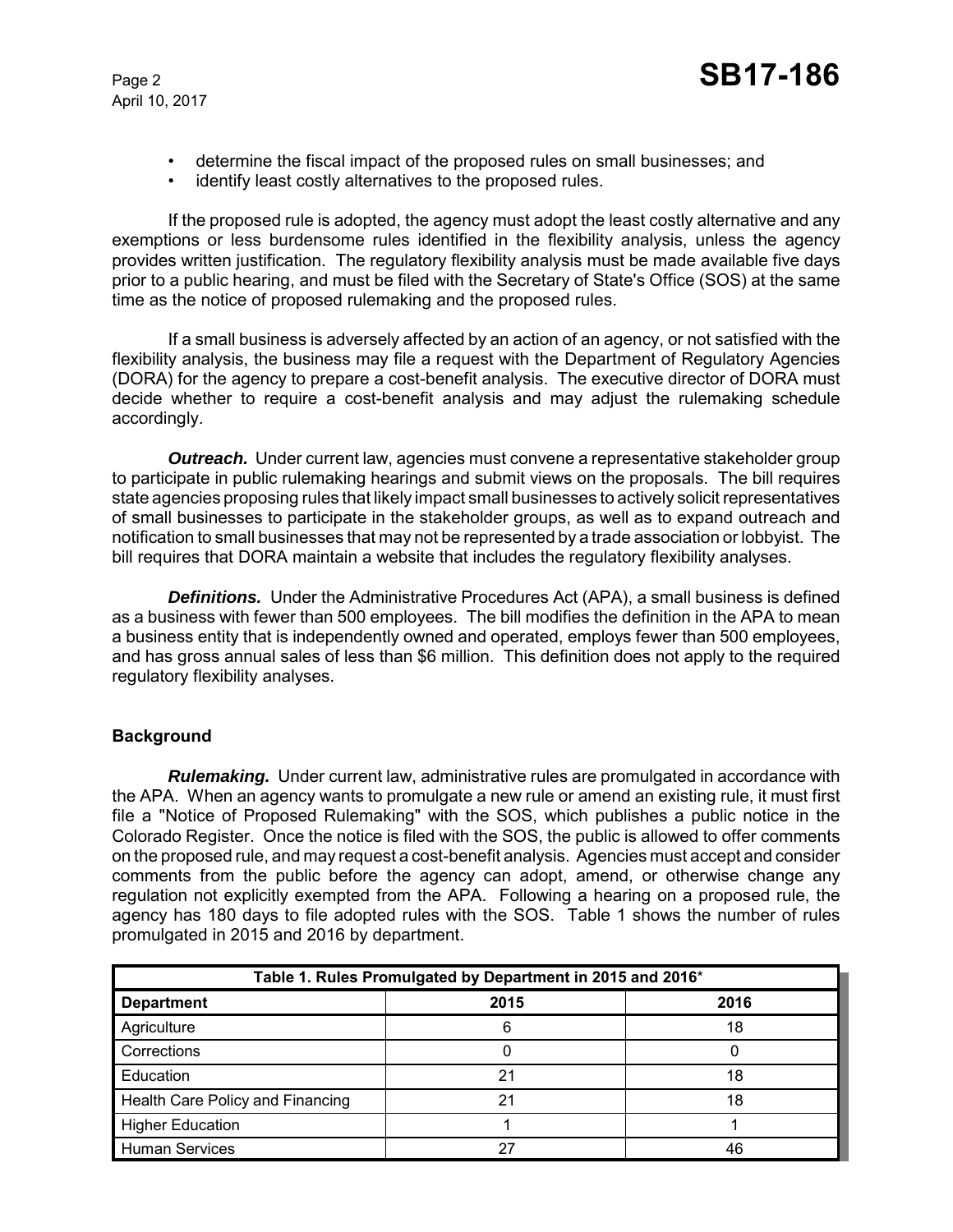| Table 1. Rules Promulgated by Department in 2015 and 2016 * (Cont.) |             |       |  |  |  |
|---------------------------------------------------------------------|-------------|-------|--|--|--|
| <b>Department</b>                                                   | 2015        | 2016  |  |  |  |
| Labor and Employment                                                | 10          | 13    |  |  |  |
| Law                                                                 | 1           | 1     |  |  |  |
| <b>Local Affairs</b>                                                | 64          | 59    |  |  |  |
| <b>Military Affairs</b>                                             | 0           | 0     |  |  |  |
| <b>Natural Resources</b>                                            | 37          | 41    |  |  |  |
| Personnel and Administration                                        | 9           | 1     |  |  |  |
| <b>Public Health &amp; Environment</b>                              | 57          | 65    |  |  |  |
| <b>Public Safety</b>                                                | 12          | 8     |  |  |  |
| <b>Regulatory Agencies</b>                                          | 123         | 71    |  |  |  |
| Revenue                                                             | 71          | 79    |  |  |  |
| <b>State</b>                                                        | 6           | 3     |  |  |  |
| Transportation                                                      | 6           | 1     |  |  |  |
| Treasury                                                            | $\mathbf 0$ | 0     |  |  |  |
| <b>TOTAL</b>                                                        | 2,487       | 2,459 |  |  |  |

*\* Rule review years go from November 1 to November 1.* 

#### **State Revenue**

*The bill increases state cash fund revenue to DORA, SOS, and the Department of Revenue (DOR) by \$470,726 in FY 2017-18 and \$475,246 in FY 2018-19.* The bill will increase revenue to various cash funds in these departments to cover the increased direct and indirect cash-funded costs as a result of the bill.

#### **TABOR Impact**

This bill increases state cash fund revenue from fees, which will increase the amount of money required to be refunded under TABOR for FY 2017-18 and FY 2018-19. TABOR refunds are paid out of the General Fund. Since the bill increases the TABOR refund obligation without a corresponding change in General Fund revenue, the amount of money available in the General Fund for the budget will decrease by an identical amount.

#### **State Expenditures**

*The bill increases state expenditures by \$658,321 in FY 2017-18 and \$682,745 in FY 2018-19 for several state agencies.* Costs are listed by department in Table 2 for FY 2017-18 and Table 3 for FY 2018-19 and discussed below.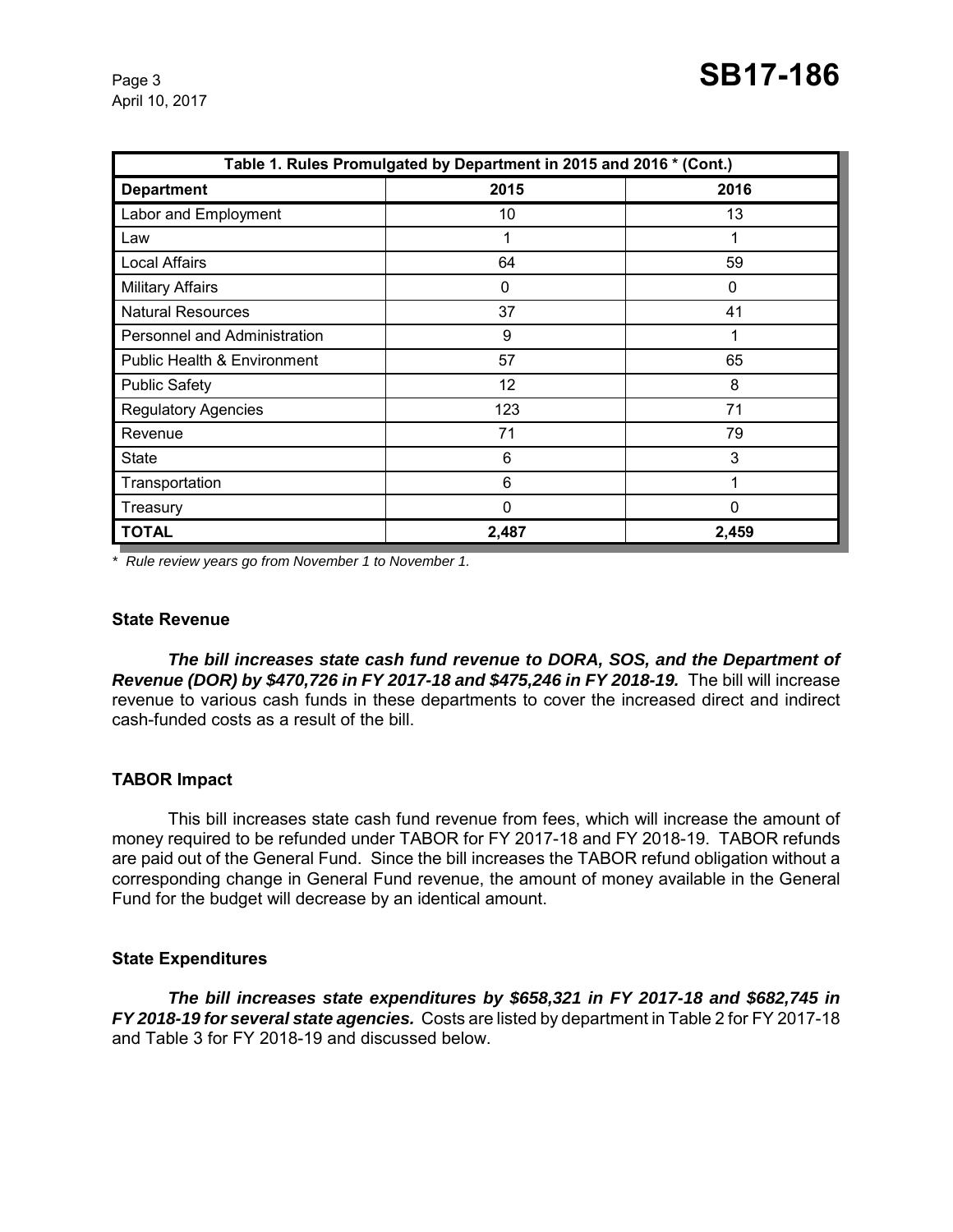| Table 2. Expenditures Under SB17-186 in FY 2017-18 |                                    |            |                          |                       |                                   |              |
|----------------------------------------------------|------------------------------------|------------|--------------------------|-----------------------|-----------------------------------|--------------|
| <b>Department</b>                                  | <b>Personal</b><br><b>Services</b> | <b>FTE</b> | Capital &<br>Operating   | Other<br><b>Costs</b> | <b>Centrally</b><br>Appropriated* | <b>Total</b> |
| Public Health and<br>Environment                   | \$88,019                           | 1.1        | \$5,748                  |                       | \$40,730                          | \$134,497    |
| <b>Public Safety</b>                               | 3,776                              | 0.1        | $\overline{\phantom{a}}$ |                       | 1,646                             | 5,422        |
| Personnel and<br>Administration                    | 5,586                              | 0.1        |                          |                       | 1,327                             | 6,914        |
| <b>Regulatory Agencies</b>                         | 75,063                             | 0.8        | 5,463                    | 6,400                 | 13,240                            | 100,166      |
| Revenue                                            | 301,464                            | 3.8        | 22,422                   |                       | 79,196                            | 403,082      |
| Secretary of State                                 |                                    |            | $\overline{\phantom{a}}$ | 8,240                 |                                   | 8,240        |
| <b>TOTAL</b>                                       | \$473,908                          | 5.9        | \$33,633                 | \$14,640              | \$136,139                         | \$658,321    |

*\* Centrally appropriated costs are not included in the bill's appropriation.*

| Table 3. Expenditures Under SB17-186 in FY 2018-19 |                             |            |                          |                       |                                   |              |
|----------------------------------------------------|-----------------------------|------------|--------------------------|-----------------------|-----------------------------------|--------------|
| <b>Department</b>                                  | Personal<br><b>Services</b> | <b>FTE</b> | Capital &<br>Operating   | Other<br><b>Costs</b> | <b>Centrally</b><br>Appropriated* | <b>Total</b> |
| Public Health and<br>Environment                   | 105,624                     | 1.3        | 1,235                    |                       | 47,272                            | 154,131      |
| <b>Public Safety</b>                               | 4,532                       | 0.1        | -                        |                       | 1,802                             | 6,334        |
| Personnel and<br>Administration                    | 6,703                       | 0.1        | $\overline{\phantom{a}}$ |                       | 1,429                             | 8,132        |
| <b>Regulatory Agencies</b>                         | 81,887                      | 0.9        | 805                      |                       | 14,662                            | 97,354       |
| Revenue                                            | 328,870                     | 4.1        | 3,895                    |                       | 84,029                            | 416,794      |
| <b>TOTAL</b>                                       | \$527,616                   | 6.5        | \$5,935                  | \$0                   | \$149,194                         | \$682,745    |

*\* Centrally appropriated costs are not included in the bill's appropriation.*

*Assumptions.* The bill requires that a regulatory flexibility analysis be performed for all proposed rules. The fiscal note assumes that the analyses of rules that do not impact small businesses can be accomplished within existing appropriations. For rules that do impact small businesses, the fiscal note assumes between 13 and 50 hours per rule are required, depending on the department. FY 2017-18 costs have been prorated to assume an August 1 start date and the General Fund paydate shift.

In addition, the fiscal note assumes that additional expenditures required to conduct a cost-benefit analysis requested by a small business will be initially accomplished within existing appropriations. Cost-benefit analyses can be requested under current law, so any change is expected to be minimal. Should an agency require additional resources, the affected agencies will request them through the annual budget process.

*Public Health and Environment.* CDPHE requires 1.1 FTE in FY 2017-18 and 1.3 FTE in FY 2018-19, paid from the General Fund, to conduct substantial regulatory flexibility analyses of 57 rules per year.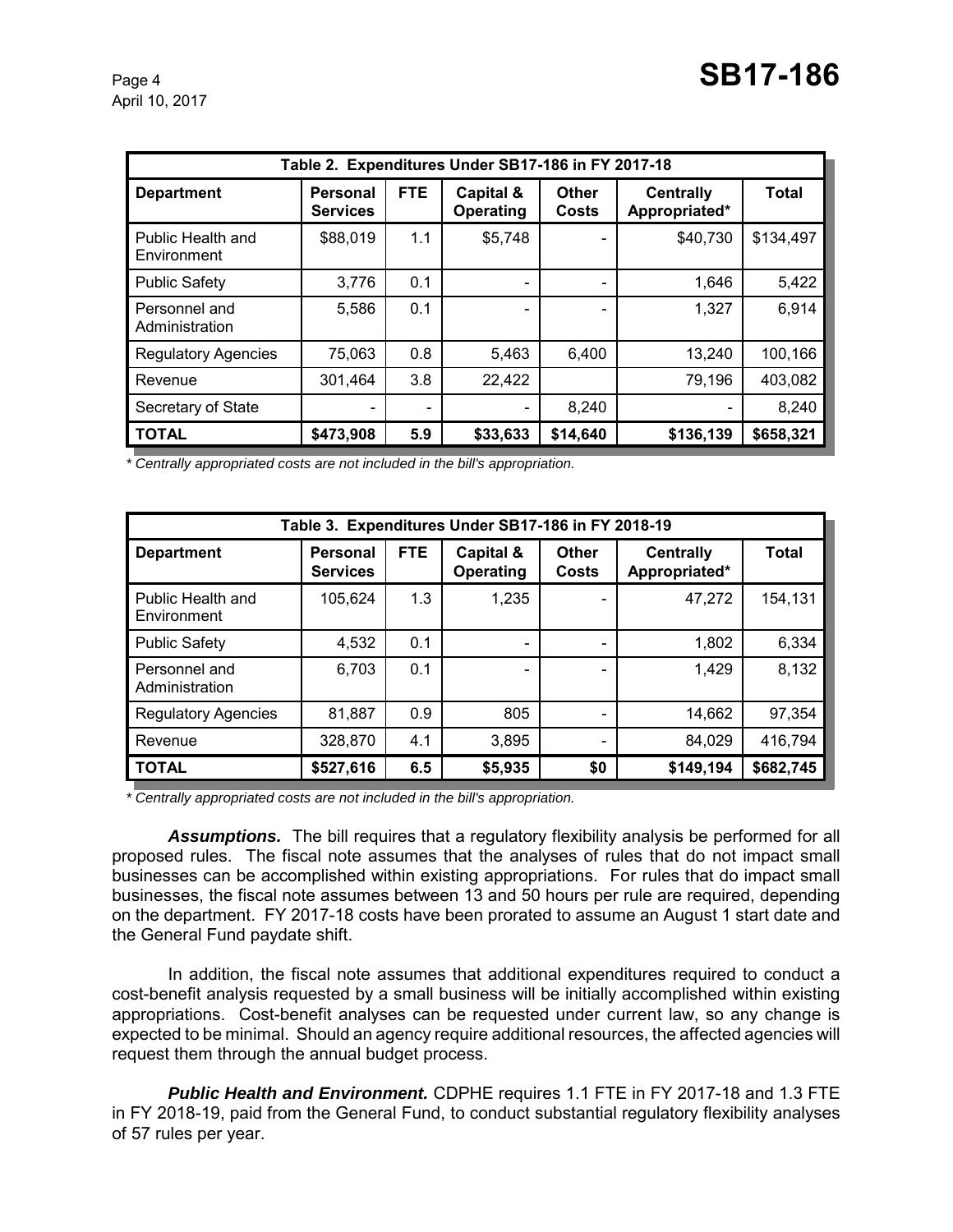**Public Safety.** The Department of Public Safety requires 0.1 FTE, paid from the General Fund, to conduct substantial regulatory flexibility analyses of six rules per year beginning in FY 2017-18.

*Personnel and Administration.* The Department of Personnel and Administration requires 0.1 FTE, paid from the General Fund, to conduct regulatory flexibility analyses of six rules per year beginning in FY 2017-18.

*Regulatory Agencies.* DORA requires 0.8 FTE in FY 2017-18 and 0.9 FTE in FY 2018-19 to conduct substantial regulatory flexibility analyses of 94 rules per year and accept requests by aggrieved small businesses for cost-benefit analyses. In addition, DORA requires \$6,400 to establish a one-stop website for all regulatory flexibility analyses in FY 2017-18.Expenditures are from various cash funds within the divisions of real estate, insurance, professions and occupations, and securities in DORA.

*Revenue.* The DOR requires 3.8 FTE in FY 2017-18 and 4.1 FTE in FY 2018-19 to conduct substantial regulatory flexibility analyses on 349 rules. Rules made by the Enforcement Business Group (EBG) and Tax Division are the most heavily impacted and require an average of 28 hours and 13 hours per rule, respectively. Of the expenditures, \$291,044 are from the EBG Administration Cash Fund, and \$32,842 are from the General Fund.

*Secretary of State***.** The bill increases expenditures in the SOS by \$8,240 in FY 2017-18 to modify the administrative rules online filing system to allow an agency to attach the regulatory flexibility analysis and to publish the analysis in the Colorado Register. The expenditure is funded by the SOS Cash Fund. The fiscal note assumes 80 hours of computer programming at a rate of \$103 per hour. Additional workload to conduct outreach to small businesses and complete the regulatory flexibility analysis for SOS rules can be accomplished within existing appropriations.

**Department of Law.** The bill may increase the legal services required by state agencies to conduct rulemaking. The workload is expected to be initially accomplished within existing appropriations. Should individual agencies require additional legal services, they will request them through the annual budget process.

*All state agencies — outreach.* The bill increases the workload for state agencies to conduct additional outreach to small businesses. The fiscal note assumes that targeting small businesses that are not otherwise represented by trade organizations or lobbyists will be incorporated into each agency's existing outreach and stakeholder process. The workload is expected to be accomplished within existing appropriations.

*Minimally impacted state agencies.* With the exception of the departments discussed above, the bill increases the workload for all other state agencies to complete regulatory flexibility analyses during the rulemaking process. The increase is expected to be accomplished within existing appropriations; however, should any agency require additional resources, they will request them through the annual budget process.

*Centrally appropriated costs.* Pursuant to a Joint Budget Committee policy, certain costs associated with this bill are addressed through the annual budget process and centrally appropriated in the Long Bill or supplemental appropriations bills, rather than in this bill. Leased space is included to show the incremental impact of the additional FTE to the DOR, and calculated at a rate of 200 square feet per FTE at a rate of \$27 per square foot. Centrally appropriated costs also include indirect costs for CDPHE and the Department of Public Safety. The centrally appropriated costs subject to this policy are estimated in the fiscal note for informational purposes and summarized in Table 4.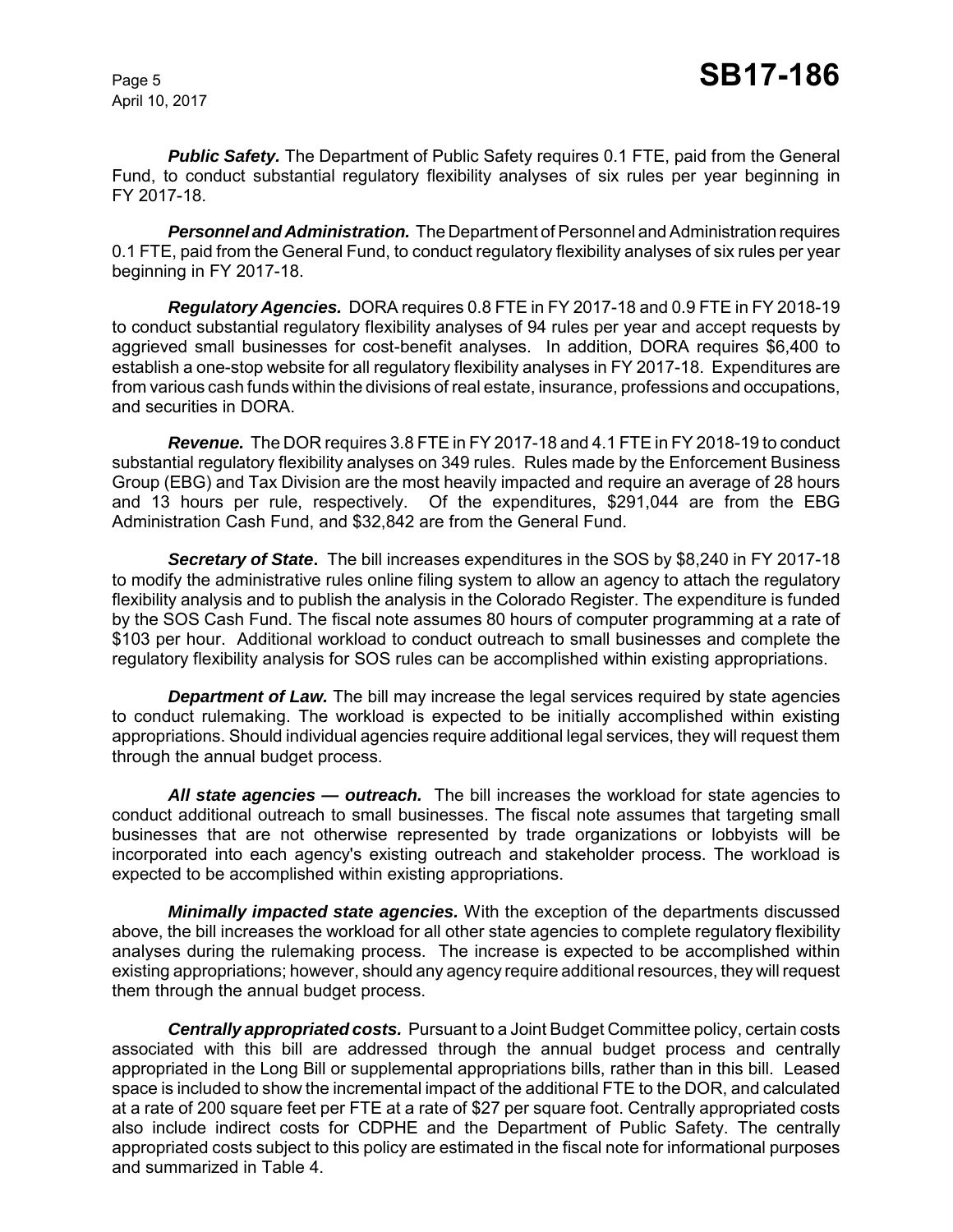| Table 4. Centrally Appropriated Costs Under SB17-186                 |            |            |  |  |  |
|----------------------------------------------------------------------|------------|------------|--|--|--|
| <b>Cost Components</b>                                               | FY 2017-18 | FY 2018-19 |  |  |  |
| Employee Insurance (Health, Life, Dental, and Short-term Disability) | \$47,193   | \$52,011   |  |  |  |
| Supplemental Employee Retirement Payments                            | 42,465     | 47,277     |  |  |  |
| Indirect Costs (CDPHE, DPS)                                          | 24,341     | 27,766     |  |  |  |
| Leased Space (DOR)                                                   | 22,140     | 22,140     |  |  |  |
| <b>TOTAL</b>                                                         | \$136,139  | \$149,194  |  |  |  |

#### **Effective Date**

The bill takes effect August 9, 2017, if the General Assembly adjourns on May 10, 2017, as scheduled, and no referendum petition is filed. The bill applies to all rulemaking initiated on or after that date.

#### **State Appropriations**

For FY 2017-18, the bill includes the following appropriations:

- \$3,776 from General Fund and an allocation of 0.1 FTE to the Department of Public Safety;
- \$5,586 from General Fund and an allocation of 0.1 FTE to the Department of Personnel and Administration;
- \$323,886 and an allocation of 3.8 FTE to the Department of Revenue, of which \$291,044 is from Enforcement Business Group Administration Cash Fund, and \$32,842 is from the General Fund;
- \$86,926 from various cash funds and an allocation of 0.8 FTE to the Department of Regulatory Agencies;
- \$8,240 from Secretary of State Cash Fund to the Secretary of State's Office; and
- \$102,664 from the General Fund and an allocation of 1.2 FTE to the Department of Public Heath and Environment. However, in accordance with this fiscal note, CDPHE requires an appropriation of \$93,767 from the General Fund and an allocation of 1.1 FTE.

#### **Departmental Difference**

CDPHE estimates that the bill will increase department expenditures by \$275,347 and 1.8 FTE in FY 2017-18 and \$263,544 and 1.8 FTE in FY 2018-19. This estimate assumes that: CDPHE will spend 75 hours per rule to conduct cost-benefit analyses on 18 rules per year; division director costs to review regulatory flexibility analyses; a July 1, 2017 start date; and a midrange salary for the requested staff. However, the fiscal note assumes a minimum salary for the required